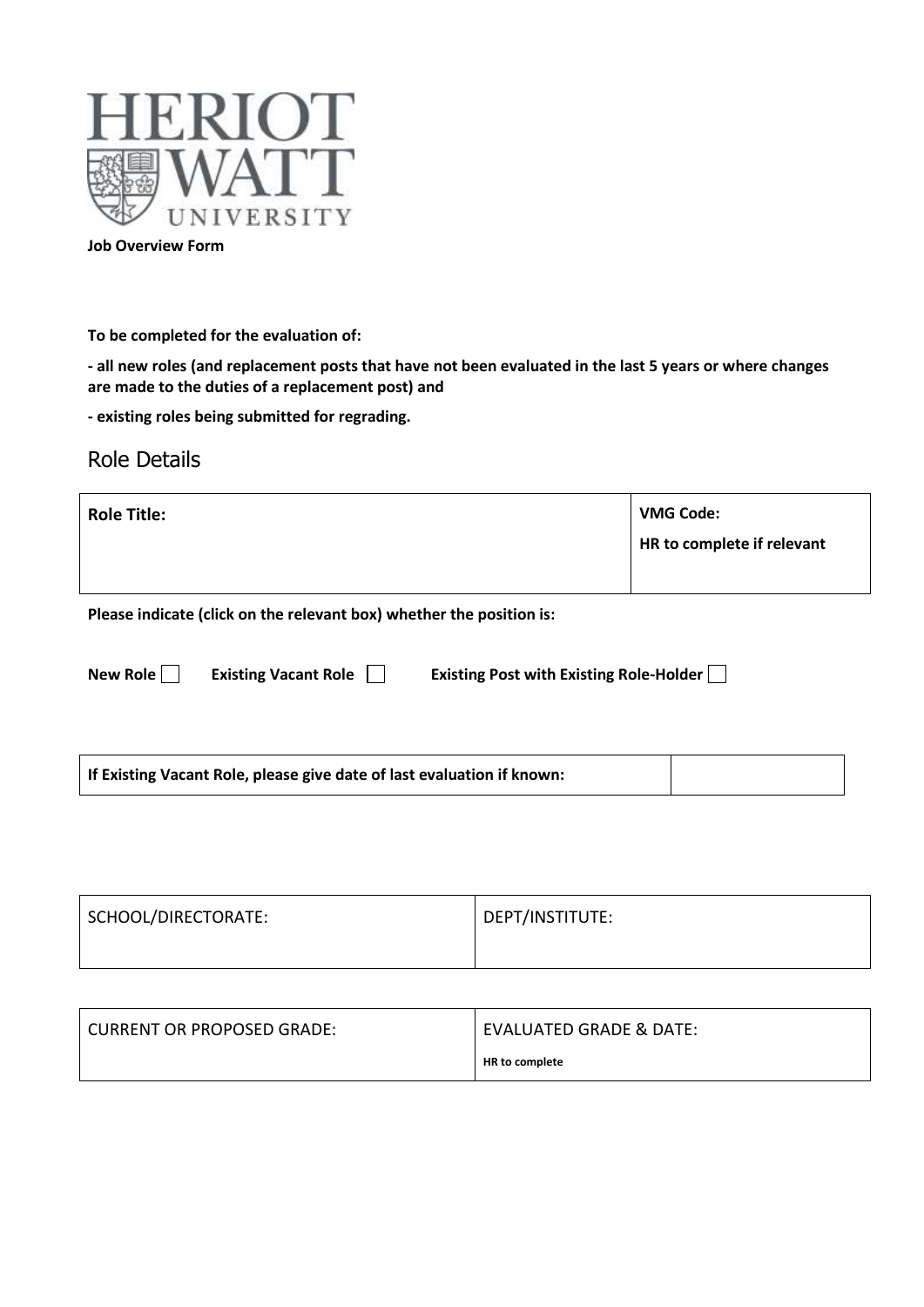#### WHAT IS HERA

**HERA is a Job Evaluation tool used to analyse roles found in Higher Education. It is used at Heriot-Watt University to produce a total points score to assess roles and identify which grade they fit within.**

**It is made up of fourteen elements which reflect the aspects of roles seen as the most important within the Higher Education context. Each element has a series of questions which draw out evidence of what is required by role-holders.** 

#### Notes on how this document may be used

**The questions are designed to elicit evidence about the role requirements in a straightforward manner, but with sufficient detail to enable the evidence to be scored effectively. Wherever possible, tick boxes have been used. You should work through the questions and tick the appropriate response for each question. Each response requires you to give examples of the skills used, activities engaged in and the responsibilities held. The examples you give should relate to current role requirements; not activities that were undertaken in the past or may be expected in the** 

#### **TOP TIP**

**Check the "Guidance on HERA & Completing a JOF" to help ensure you are including all the relevant information.**

**future. Care should be taken to ensure that evidence is factual, ie reflects essential requirements carried out regardless of who the role-holder may be and does not reflect individual performance in the role. There are other University procedures for rewarding performance.**

**Examples should not include activities undertaken on a voluntary basis or that form part of a secondary role.**

**These examples will form the evidence on which the role will be evaluated. The evidence given must be verified by someone authorised to do so in the School or Section and is usually the line manager (who typically will know the role well).**

**As part of this record of evidence, the purpose and key accountabilities or duties of the role need to be outlined, and a simple diagram showing the position of the role in the immediate structure included.**

**Wherever possible explain acronyms and avoid the use of individual names, referring to role titles only.**

**Once verified, the completed record should be returned in both electronic format wherever possible as well as a signed hard copy, to HR. You will be contacted if any additional information is required. Once the role has been fully analysed, HR will inform you of the outcome directly or via your line manager as appropriate.**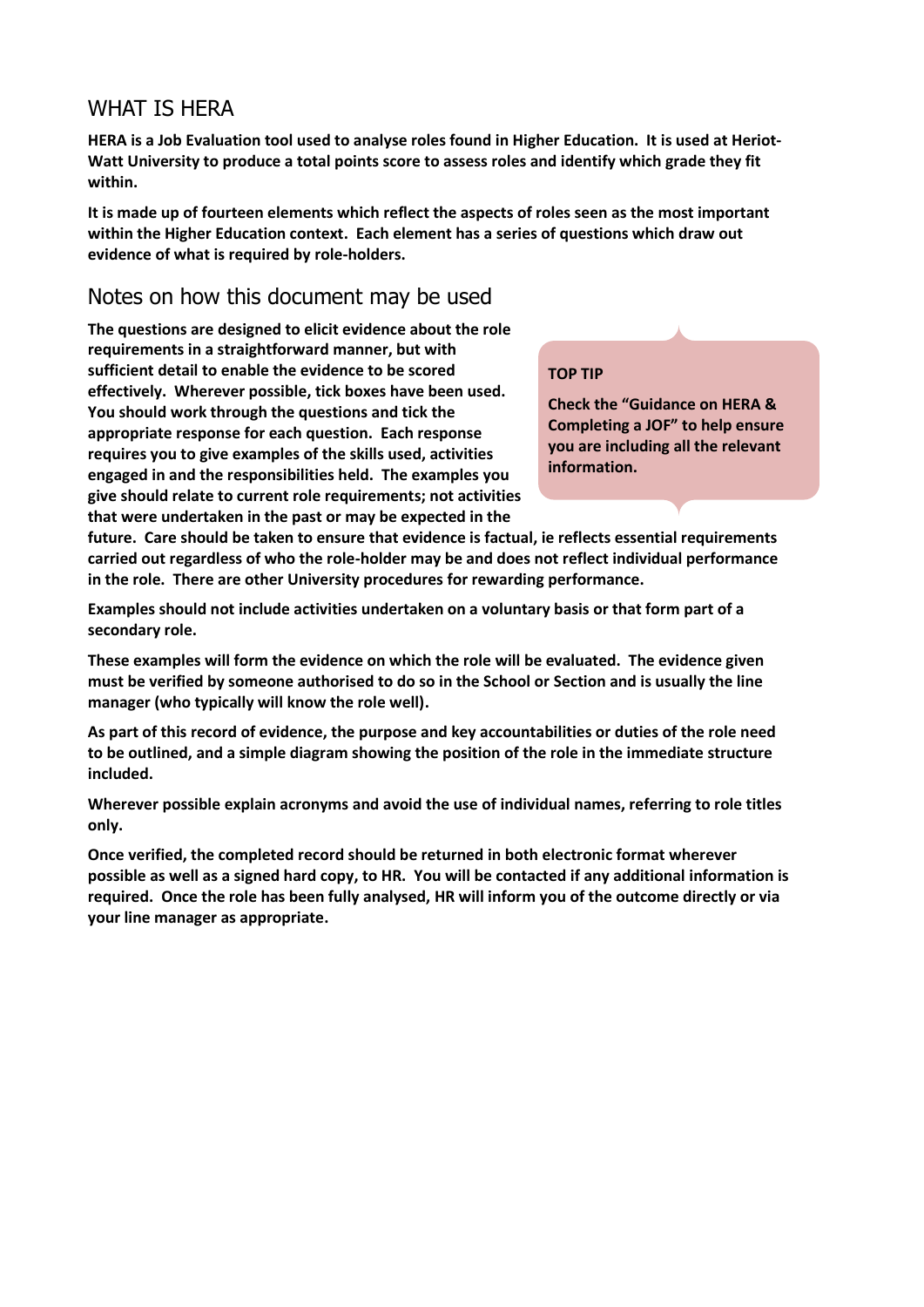#### JOB DESCRIPTION

Role Title:

School or Service:

Reports to:

*Responsible for: (any staff that report to this role)*

*Organisation Chart: (Please use job titles only and do not include individual names)*

**please attach an organisation chart**

*Main purpose of role:* Describe as concisely as possible in no more than 2 or 3 sentences, the overall purpose of the job. The description should enable the job to be identified as distinct from other jobs.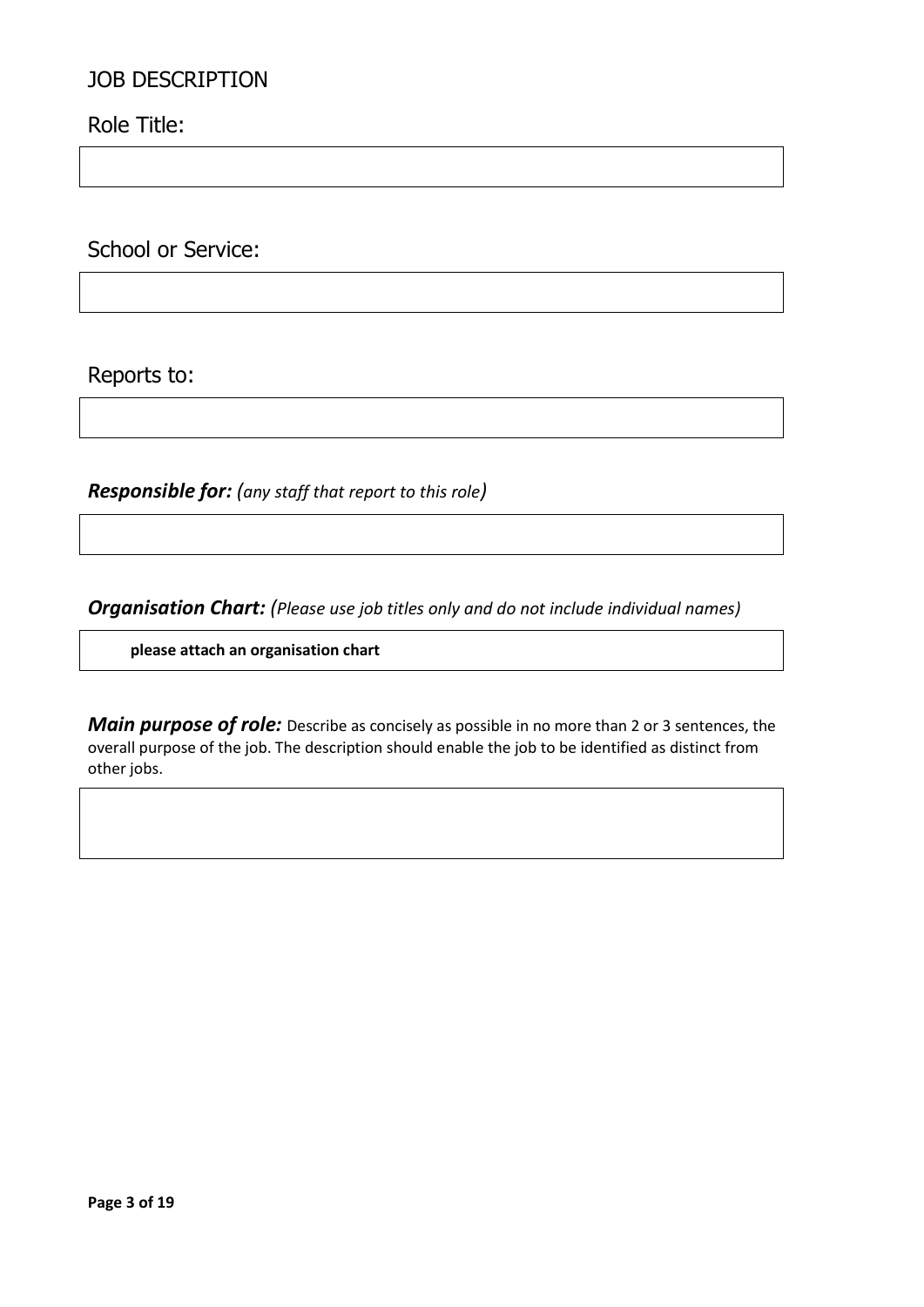*Key Accountabilities and Duties:* List the main duties and responsibilities in a series of brief, numbered phrases in order of importance to the School/Service/University.

| 1. |  |  |
|----|--|--|
| 2. |  |  |
| 3. |  |  |
| 4. |  |  |
| 5. |  |  |
| 6. |  |  |
| 7. |  |  |
| 8. |  |  |
|    |  |  |
|    |  |  |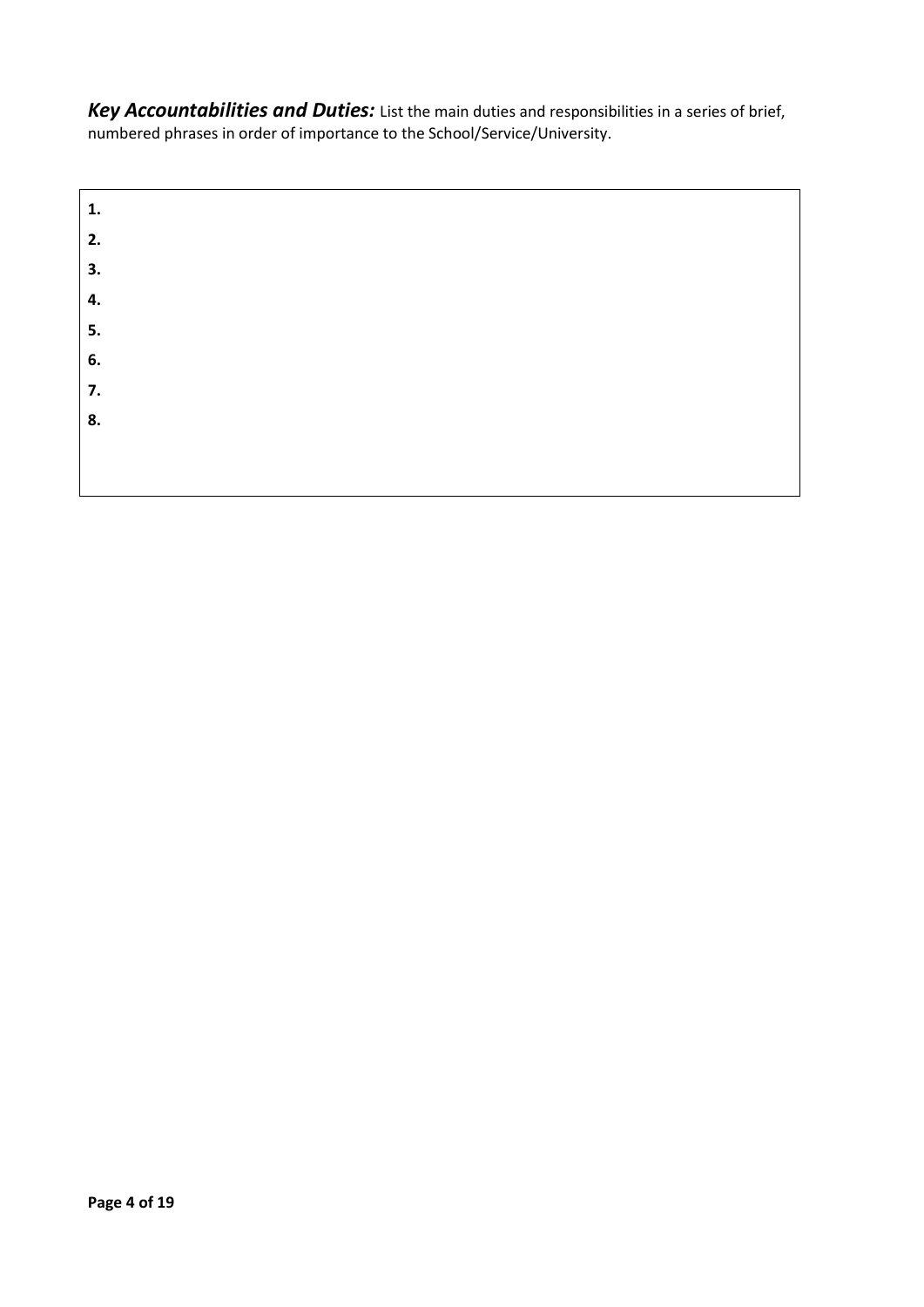## 1. COMMUNICATION

**Who does the role-holder need to talk to, and how often?**

**Who does the role-holder communicate with in writing or electronically, and how often?**

**What type of information is exchanged verbally or in written form, and why?**

**How does the role-holder decide what to say or write and when to say or write it?**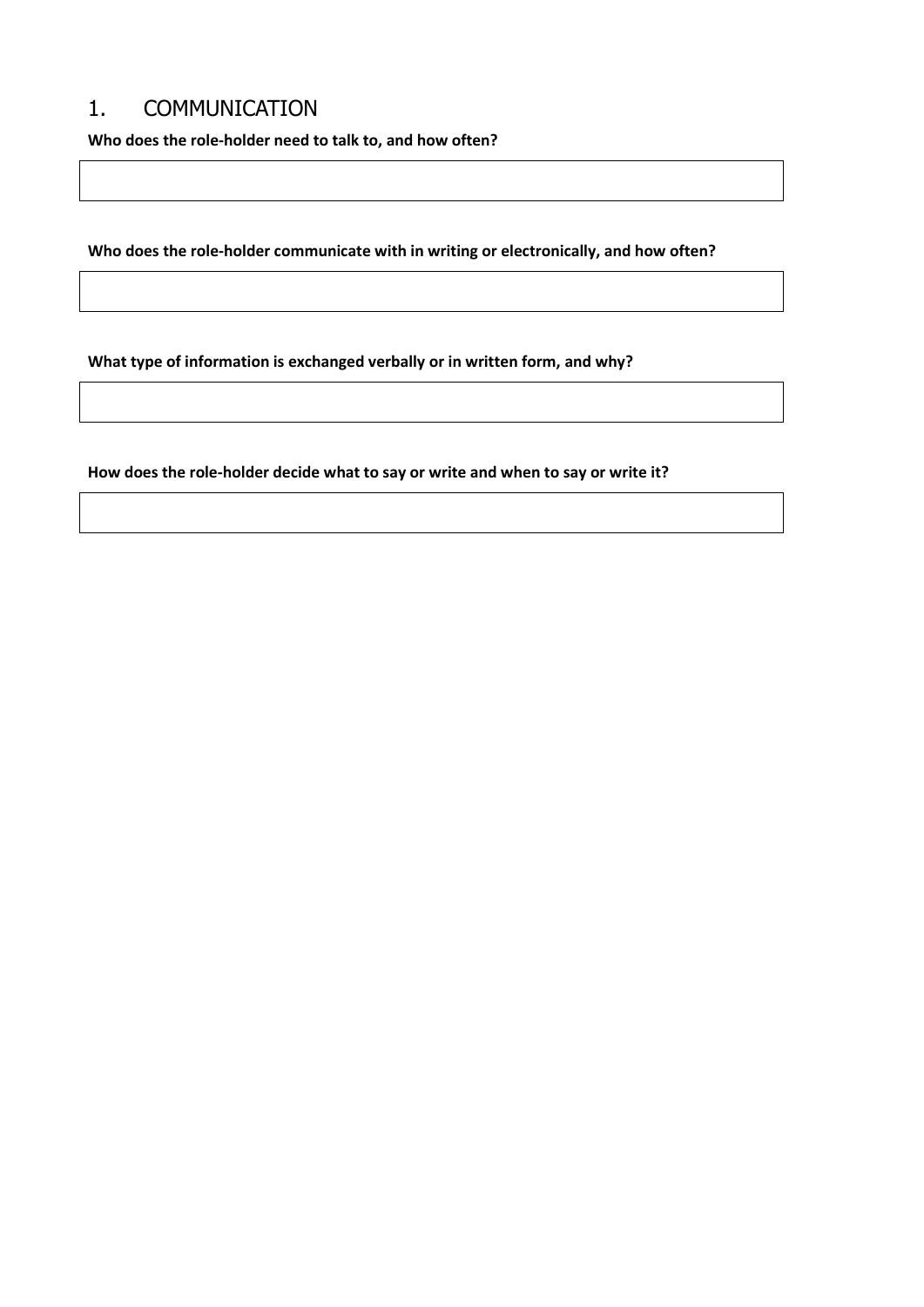## 2. TEAMWORK AND MOTIVATION

**What is the role-holder's main team?**

| What is the role-holder's function in that team? Please check:                                                                                                                                                                                                                                                  |                                                                                                    |  |
|-----------------------------------------------------------------------------------------------------------------------------------------------------------------------------------------------------------------------------------------------------------------------------------------------------------------|----------------------------------------------------------------------------------------------------|--|
| Leader of several different teams                                                                                                                                                                                                                                                                               | <b>TOP TIP</b>                                                                                     |  |
| Manager of one team                                                                                                                                                                                                                                                                                             | Sometimes teams are identified by                                                                  |  |
| First line supervisor                                                                                                                                                                                                                                                                                           | individuals here that are really                                                                   |  |
| Team member                                                                                                                                                                                                                                                                                                     | networks as defined by HERA -<br>check the 'Guidance to completing a<br>JOF' for more information. |  |
| If you have indicated that you are a manager or a supervisor,<br>please check the box if you fulfil the role of line manager which<br>would include, for example: approving annual leave and sickness absence and conducting return to<br>work meetings, conducting regular PDR meetings (list not exhaustive). |                                                                                                    |  |
| How many people are there in this team?                                                                                                                                                                                                                                                                         |                                                                                                    |  |
| How does the role-holder interact with other team members?                                                                                                                                                                                                                                                      |                                                                                                    |  |
|                                                                                                                                                                                                                                                                                                                 |                                                                                                    |  |
| Is the role-holder in any other teams? - YES / NO                                                                                                                                                                                                                                                               |                                                                                                    |  |
| If YES, please describe their function within these?                                                                                                                                                                                                                                                            |                                                                                                    |  |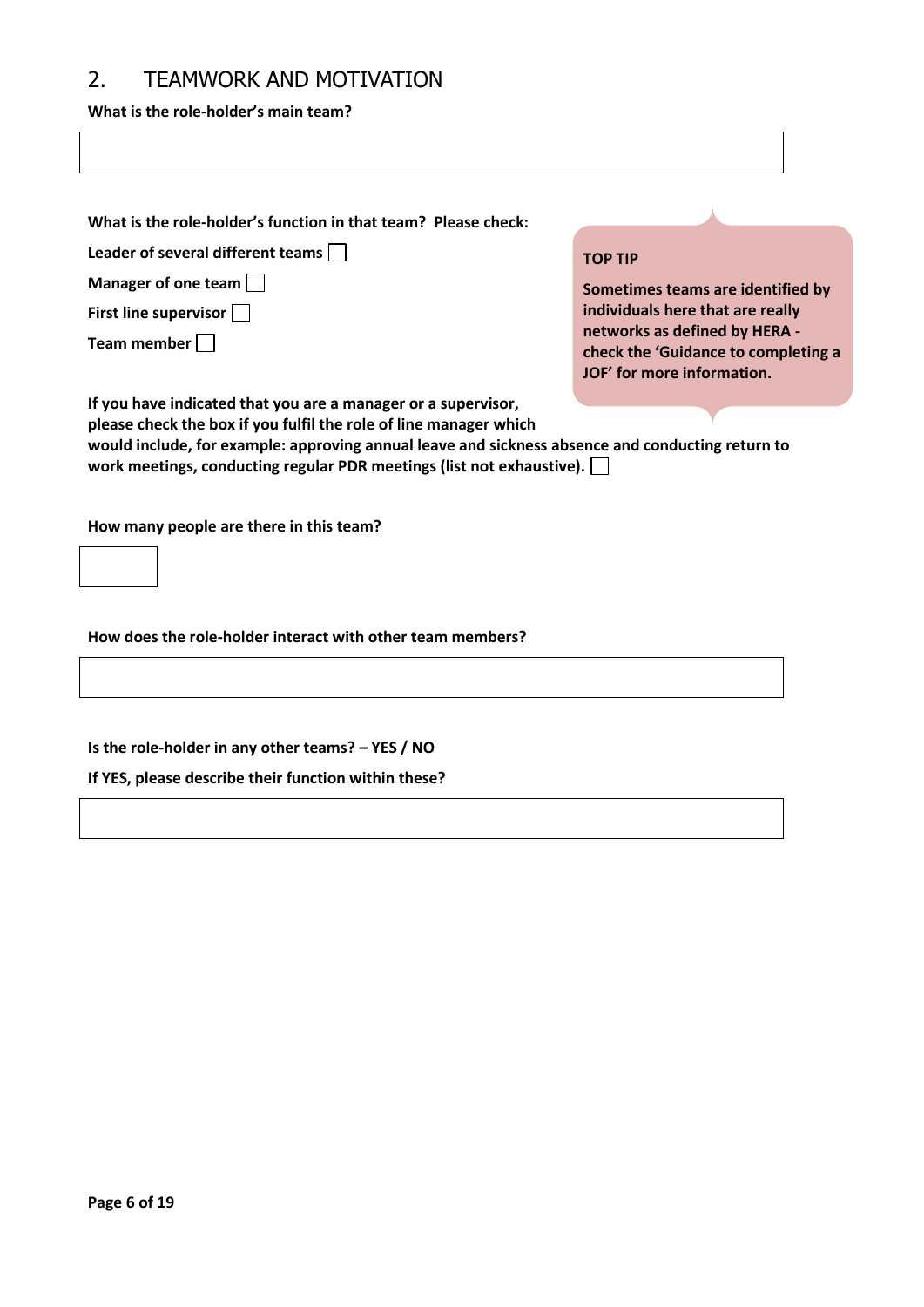#### 3. LIAISON AND NETWORKING

**Who does the role-holder liaise with and why?**

**Is the role-holder required to participate in any networks, groups, committees or forums within the institution or outside it? If so, please give examples and note the purpose of the group(s) and the role of the role-holder in the group(s).**

**Is the role-holder required to initiate or lead any networks, groups, committees or forums within the institution or outside it? If so, please give examples and note the purpose of the group(s).**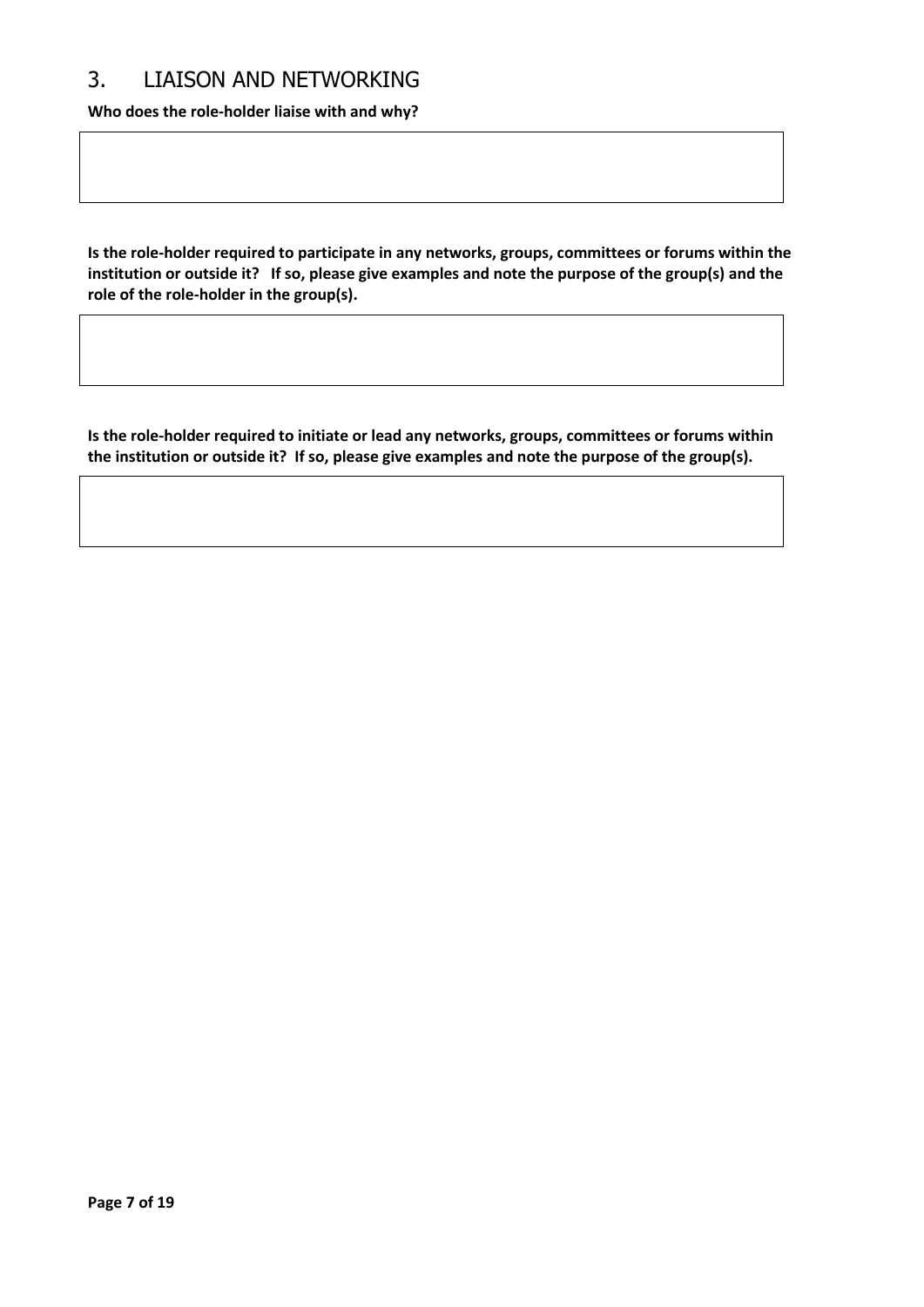# 4. SERVICE DELIVERY

**What service does the role-holder provide and to whom?**

**Does the role-holder investigate the needs of the customer and then adapt the service to meet their requirements? If so, use an example to describe how.**

**Who sets and monitors the overall standards for the service(s) provided, and decides which services are offered?**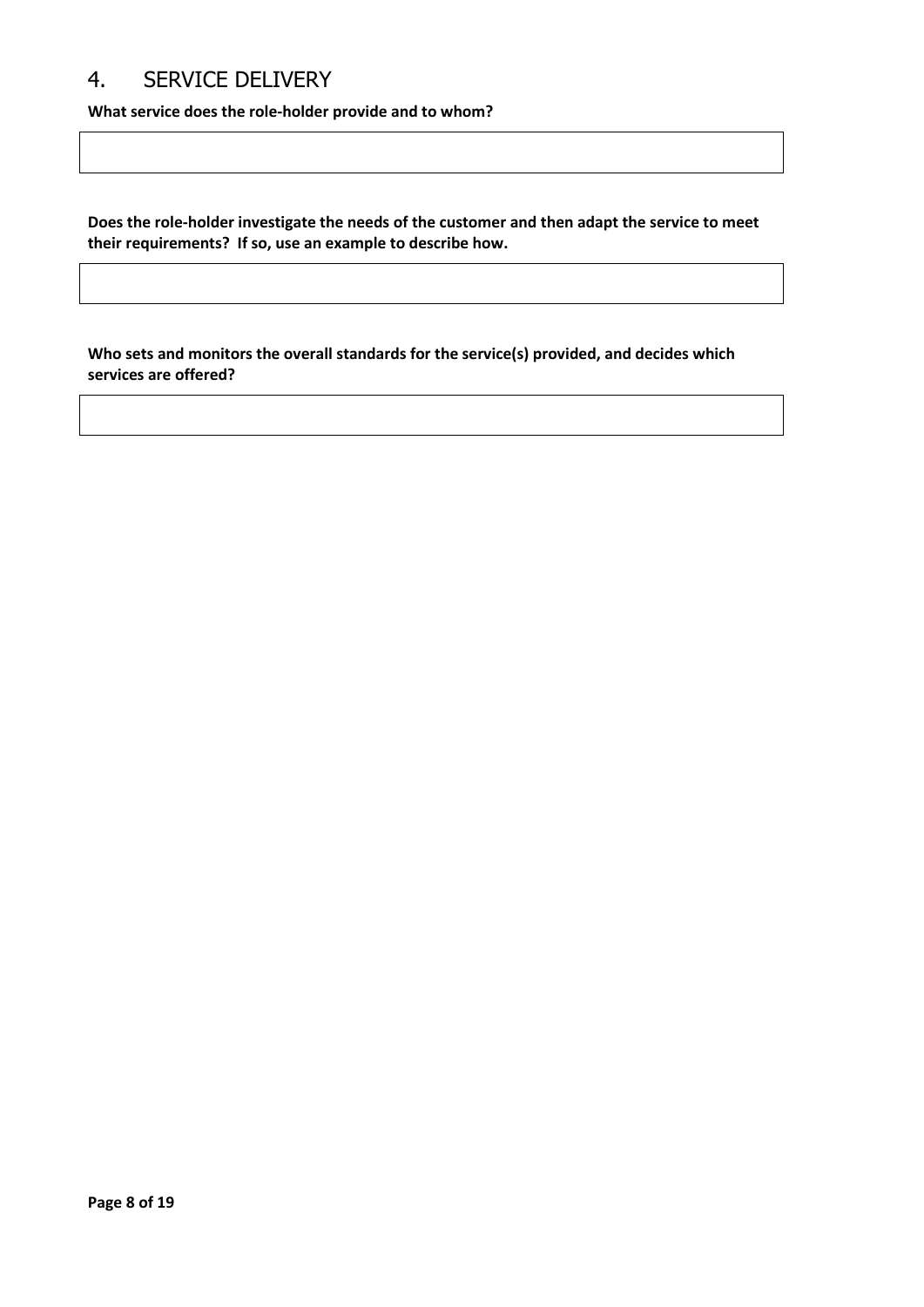#### 5. DECISION MAKING PROCESSES AND OUTCOMES

**Independent Decisions: What types of decision does the role-holder take independently? Please give an example to describe the decision and whom or what it typically impacts and over what timescale. It can also be helpful to indicate how easy it would be to 'fix' if the wrong decision were made.**

**Collaborative Decisions: What types of decision does the role-holder take in collaboration with others? Please give an example to describe the decision and whom or what it typically impacts and over what timescale.**

**Advise the Decisions of Others: Does the role-holder give advice to others to help them to make decisions? Please give an example to describe the decision and whom or what it typically impacts and over what timescale.**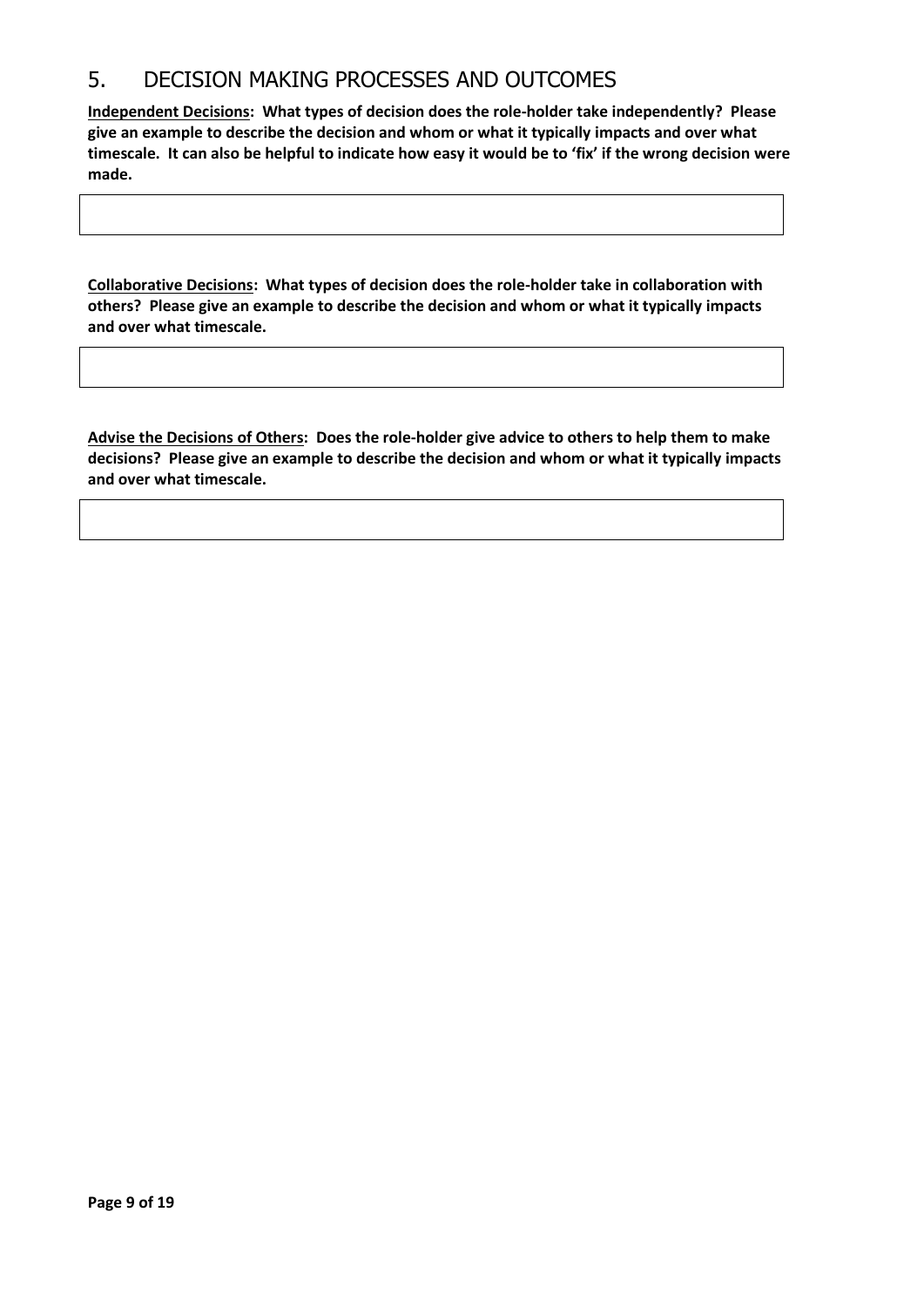#### 6. PLANNING AND ORGANISING RESOURCES

**Does the role-holder work to a pre-set plan? – YES / NO**

**If YES, who sets the work for the role-holder and how often is the work set (eg daily, weekly)?**

**Does the role-holder plan and organise their own work? – YES / NO** 

**If YES, please give examples. Does the role-holder plan their work, for instance, on a daily basis, weekly, 6 months in advance etc?**

**Does the role-holder plan and delegate work to others? – YES / NO**

**If YES, please give examples. Does the role-holder plan and delegate their work, for instance, on a daily basis, weekly, 6 months in advance etc?**

**Is the role-holder responsible for planning and monitoring the utilisation of other resources, e.g. finance, space? – YES / NO**

**If YES, please describe a typical example.**

**Does the role-holder have to organise projects, e.g. conferences, ceremonies or research projects? – YES / NO** 

**If YES, please describe a typical example.**

**Is the role-holder involved in strategic planning? – YES / NO**

**If YES, please describe a typical example.**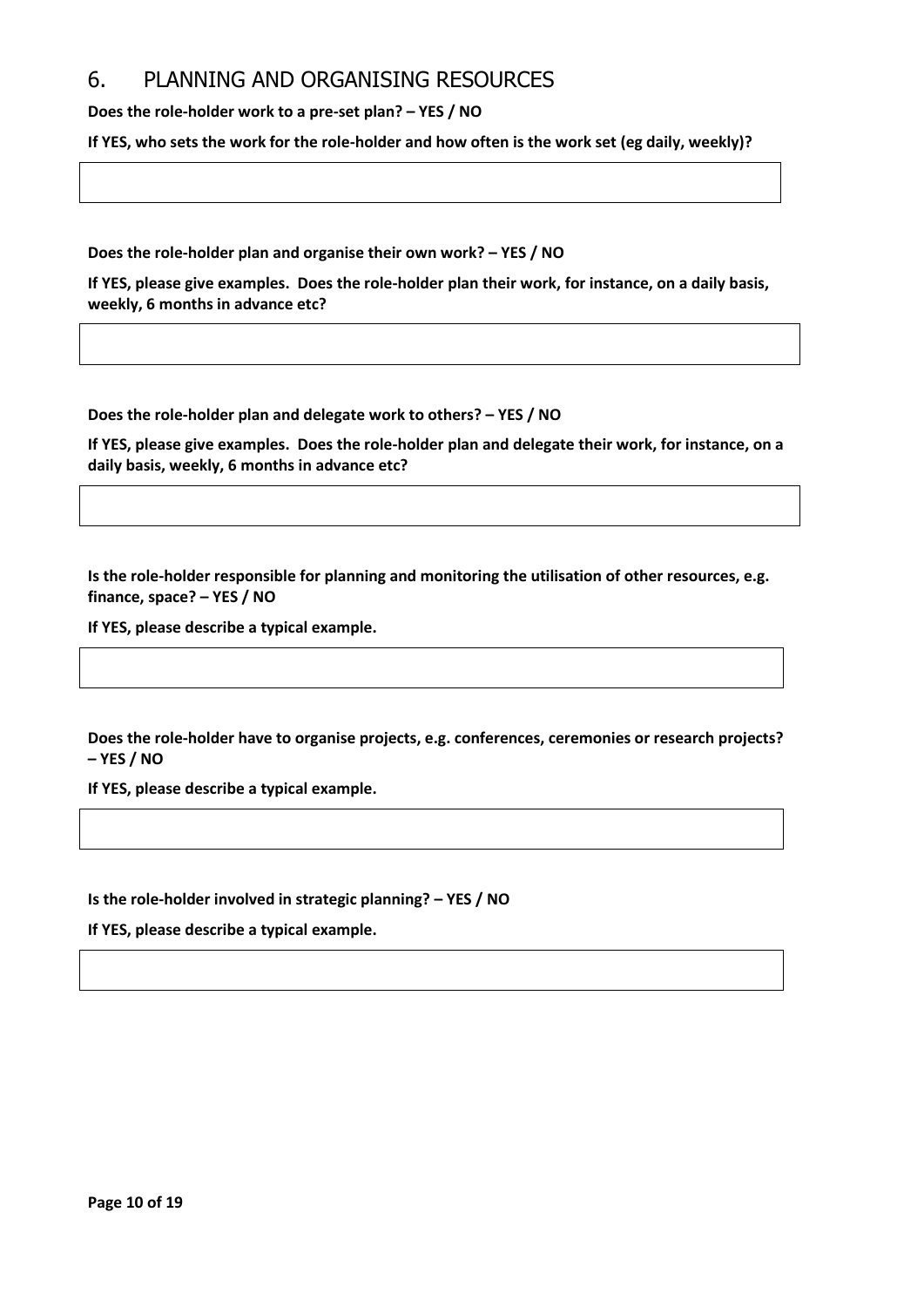## 7. INITIATIVE AND PROBLEM SOLVING

**What problems does the role-holder typically have to resolve?**

**How often do these occur?** 

**What procedures, custom and practice exist to help the role-holder in solving problems?**

**Does the role-holder have to use initiative to solve problems? – YES / NO**

**If YES, please describe an example.**

**Does the role-holder have to generate new or creative approaches to resolving problems? – YES / NO**

**If YES, please describe an example.**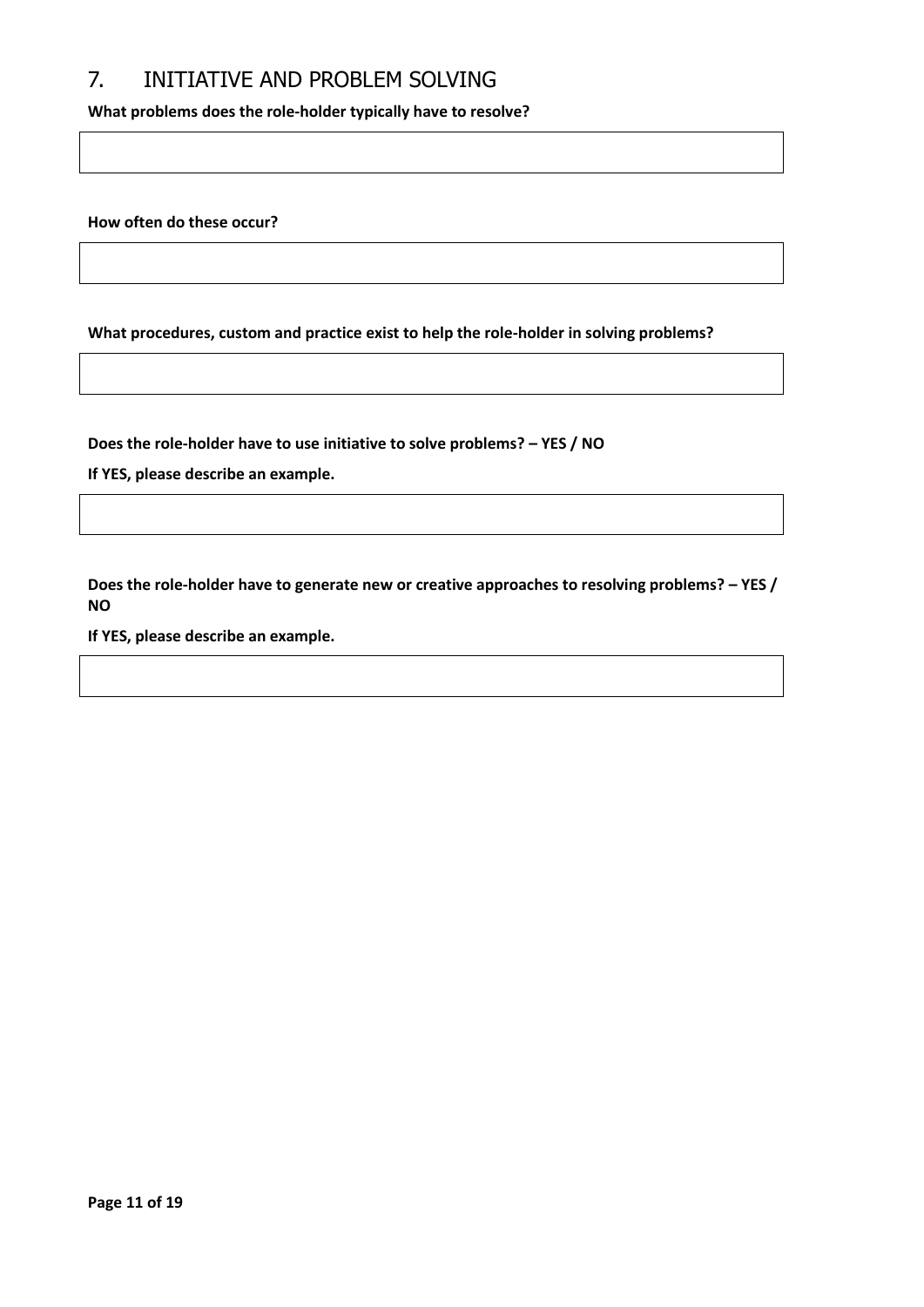#### 8. ANALYSIS AND RESEARCH

**Does the role-holder have to gather information for analysis, establishing basic facts? – YES / NO If YES, please describe what information.**

**Does the role-holder analyse information? – YES / NO**

**If YES, what does this involve and how is the method determined?**

**How are the outcomes used and by whom? Please describe an example.**

**Is the role-holder required to undertake academic or other similar research? – YES / NO**

**NB – This is unlikely to apply to non-academic staff***.*

**If YES, please describe the type of research and the role-holder's involvement in both the work and direction.**

**Does the role-holder define new research questions, or originate new methodologies? – YES / NO If YES, please describe an example.**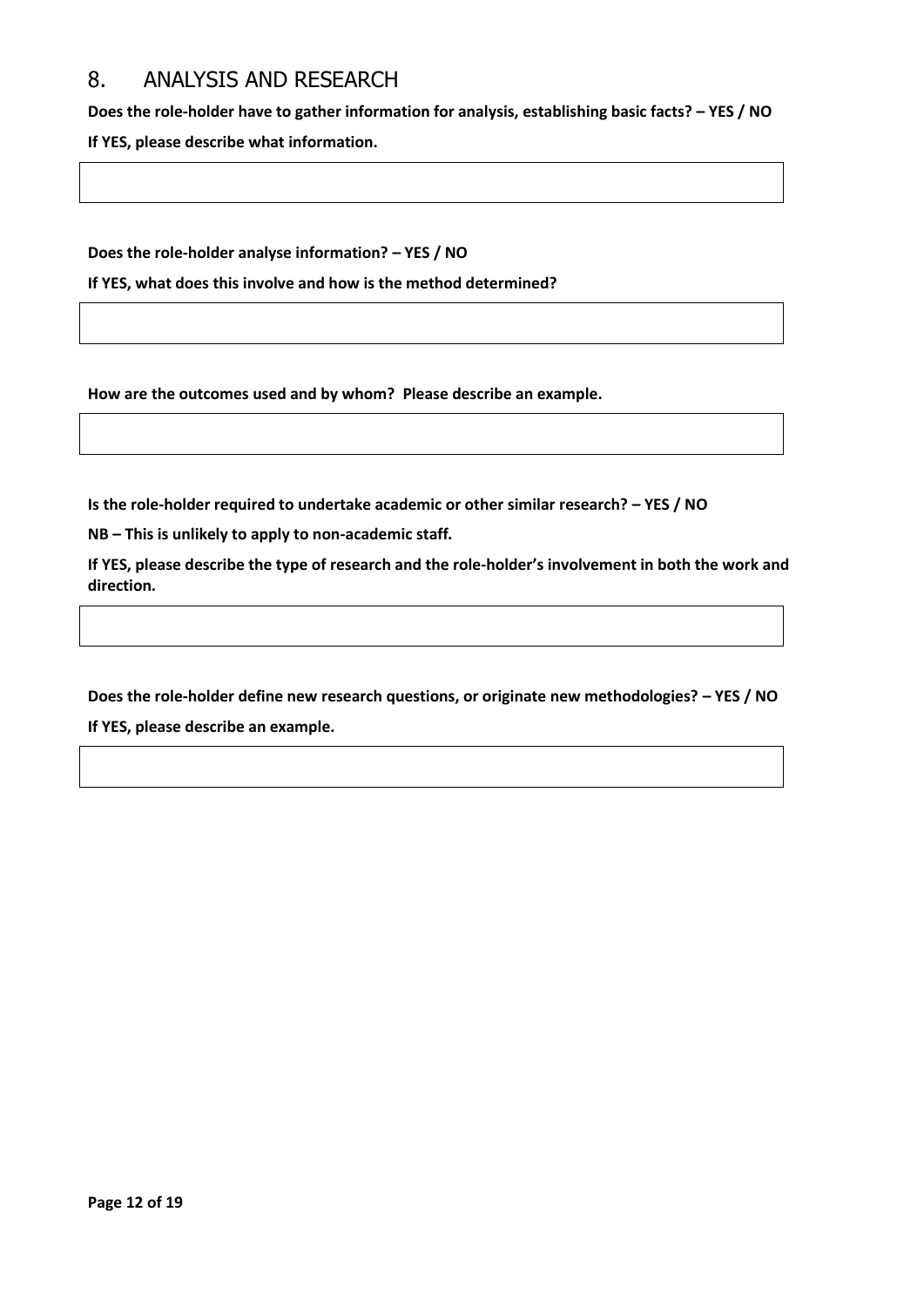#### 9. SENSORY AND PHYSICAL DEMANDS

**What equipment and or tools does the role-holder use?**

**Is the role-holder required to lift, carry or handle large, heavy or fragile objects as a key part of their role? – YES / NO**

**If YES, please describe an example and indicate frequency (daily, weekly, monthly).**

**Does the role-holder need to use any skills involving dexterity or use of the other senses (observing, listening, touching, smelling, tasting) as a key part of their role? – YES / NO**

**If YES, please describe an example.**

**Is the role-holder required to physically handle people or animals? – YES / NO**

**If YES, please describe an example.**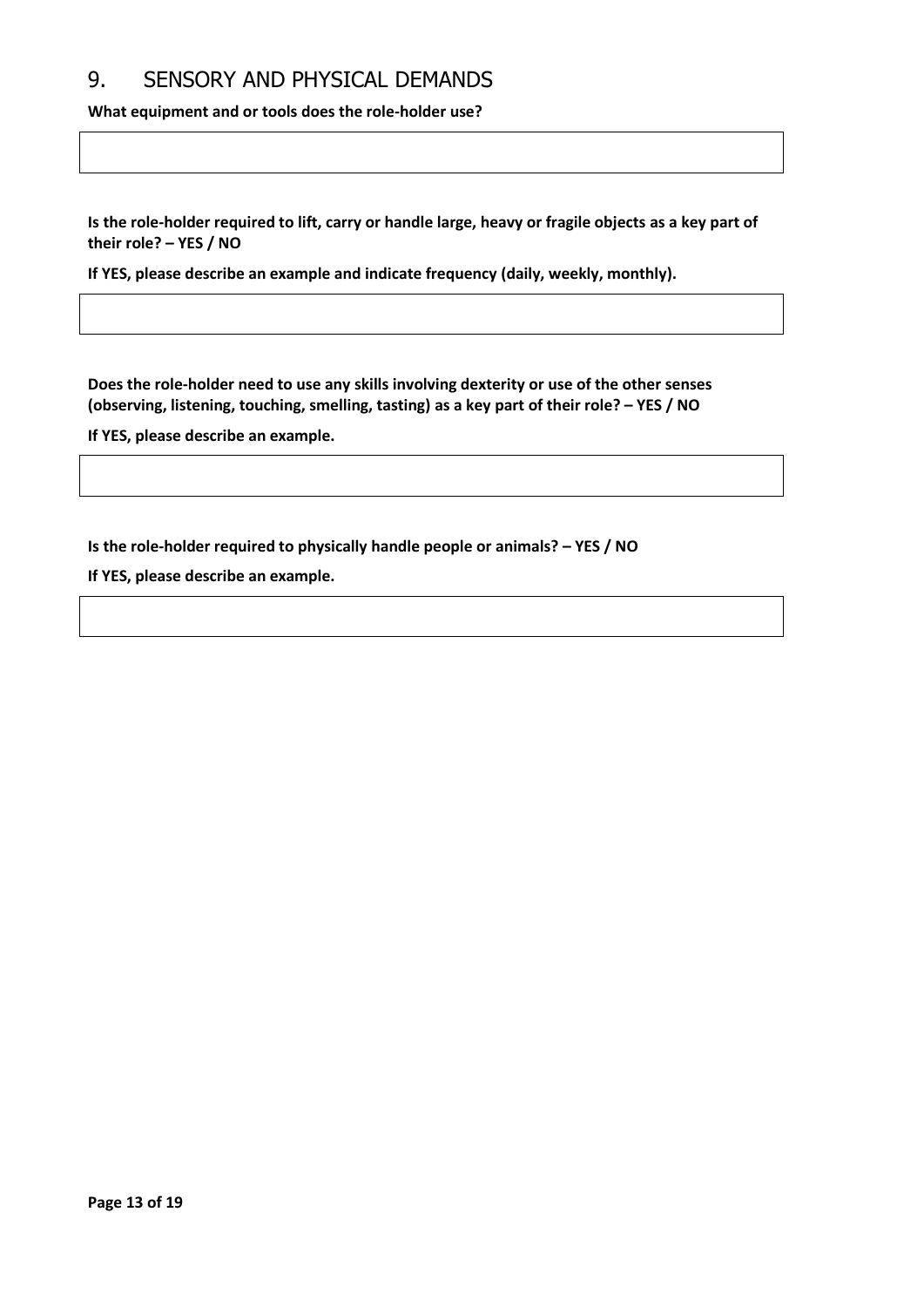#### 10. WORK ENVIRONMENT

**Where does the role-holder normally or most frequently work? Please describe, e.g. office, lecture theatre, lab, kitchen, outdoors etc.**

**Is the role-holder required to take any special measures to reduce the risk or control any aspects of the environment before or while working there? – YES / NO** 

**If YES, please describe an example.**

**Is the role-holder required to make any assessment of the level of risk in the work or in the environment in accordance with the legislation and institutional guidelines? – YES / NO** 

**If YES, please describe an example.**

**Does the role-holder make use of any safety equipment, special clothing? – YES / NO**

**If YES, please describe an example of the situation and protective equipment required.**

**Is the role-holder responsible for the overall control of the work environment, in terms of health and safety, and making sure that others working there are not at risk? – YES / NO**

**If YES, please describe an example.**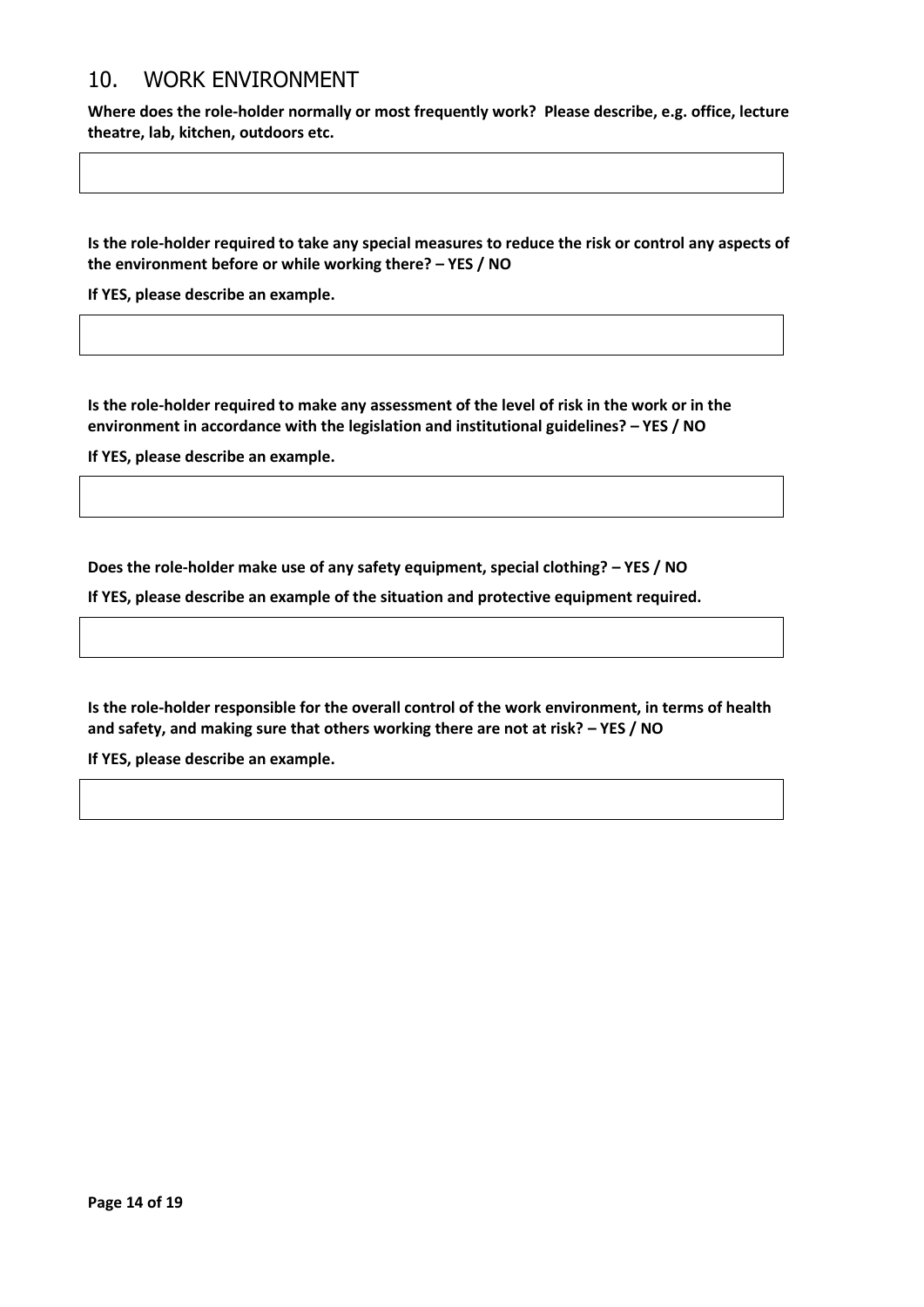## 11. PASTORAL CARE AND WELFARE

**How frequently does the role-holder come into contact with those who may need help with a welfare or well being issue as part of their core role? This can be for either staff and / or students. Please provide an example.**

**Is the role-holder required to give advice or guidance on welfare issues to staff and/or students? – YES / NO**

**If YES, what are the typical issues or problems and how frequently do these occur?** 

**Are other people referred to the role-holder for specialist advice? – YES / NO**

**If YES, for what purpose? Please describe an example.**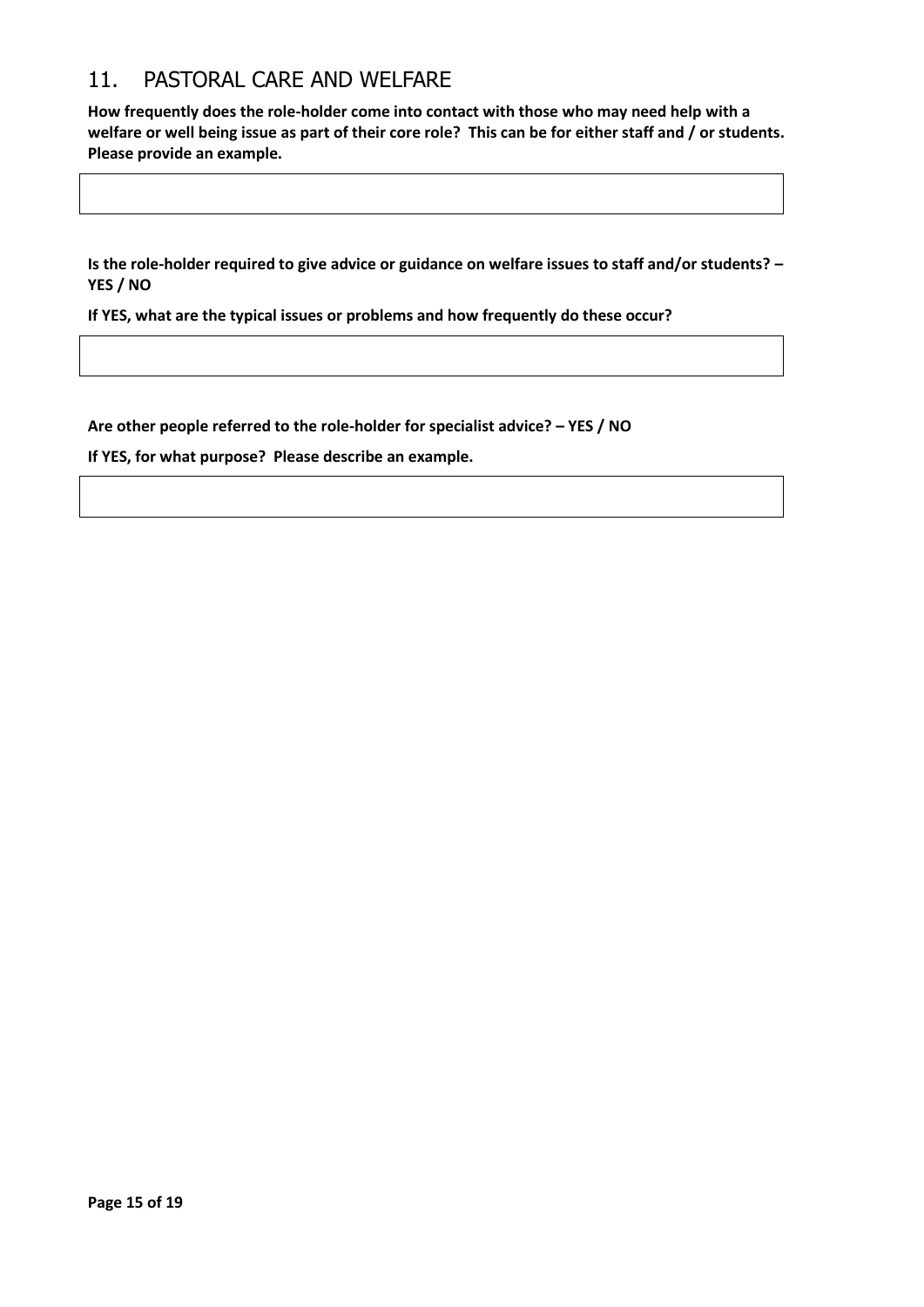# 12. TEAM DEVELOPMENT

**Does the role-holder advise or guide other members of the team (as defined in 'Teamwork & Motivation') on standard information and practices? – YES / NO**

**If YES, please describe an example and how frequently this occurs?**

**Does the role-holder train others in the team to undertake specific tasks or activities? – YES / NO**

**If YES, what are these tasks/activities, and how often would training sessions be undertaken?**

**Does the role-holder undertake PDRs, formulate development plans and provide feedback for other team-members? – YES / NO** 

**If YES, please describe an example and indicate how often this occurs and for how many staff.**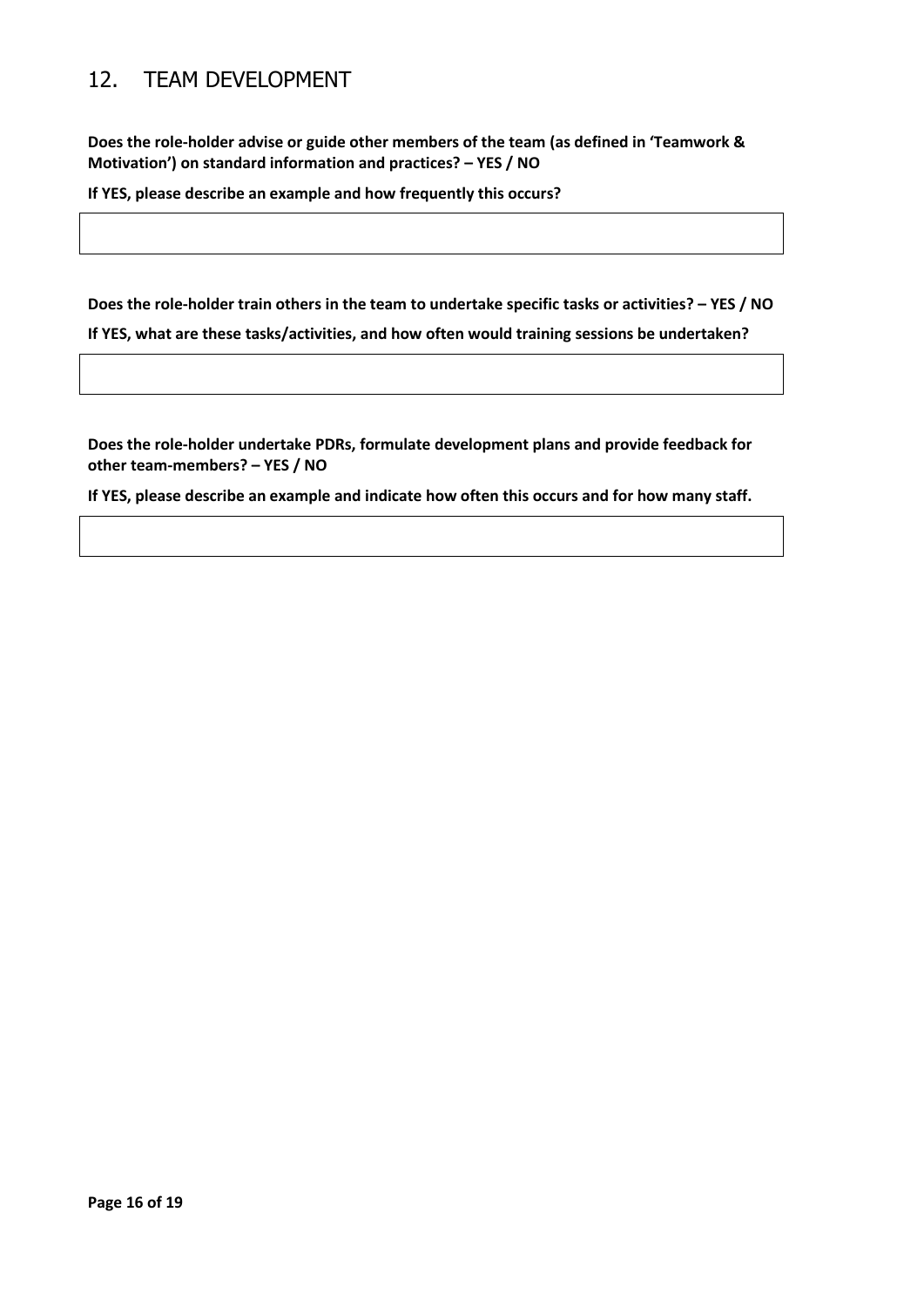## 13. TEACHING AND LEARNING SUPPORT

**This covers the development of the skills and knowledge of students and others who are not part of the work team. This may include:**

- **1. providing instruction to students or others when they are first using a particular service or working in a particular area (eg explaining the use of specific facilities or equipment or outlining procedures),**
- **2. carrying out standard training,**
- **3. the assessment and teaching of students.**

**Is the role-holder required to undertake teaching and or learning support outside their work team? – YES / NO**

| If YES, please complete the table below: |  |
|------------------------------------------|--|
|                                          |  |

| Does the<br>role-holder<br>deliver: | <b>Demonstrations or</b><br><b>Explanations</b> | <b>One-off Training</b><br>Sessions/Lectures<br>including<br>assessment of<br>effectiveness of<br>training | A series of<br>lectures/workshop<br>s/ongoing coaching<br>or mentoring as<br>part of a scheme | A range of teaching<br>or development<br>activities across a<br>range of subject<br>areas |
|-------------------------------------|-------------------------------------------------|------------------------------------------------------------------------------------------------------------|-----------------------------------------------------------------------------------------------|-------------------------------------------------------------------------------------------|
|                                     | YES / NO                                        | YES / NO                                                                                                   | YES / NO                                                                                      | YES / NO                                                                                  |

- o **If YES is noted for any of the above, please describe examples of each relevant activity:**
- o **eg deliver demonstration/teaching/training; design training content or learning materials; assess effectiveness of the teaching, training or support; develop innovative approaches to teaching/training.**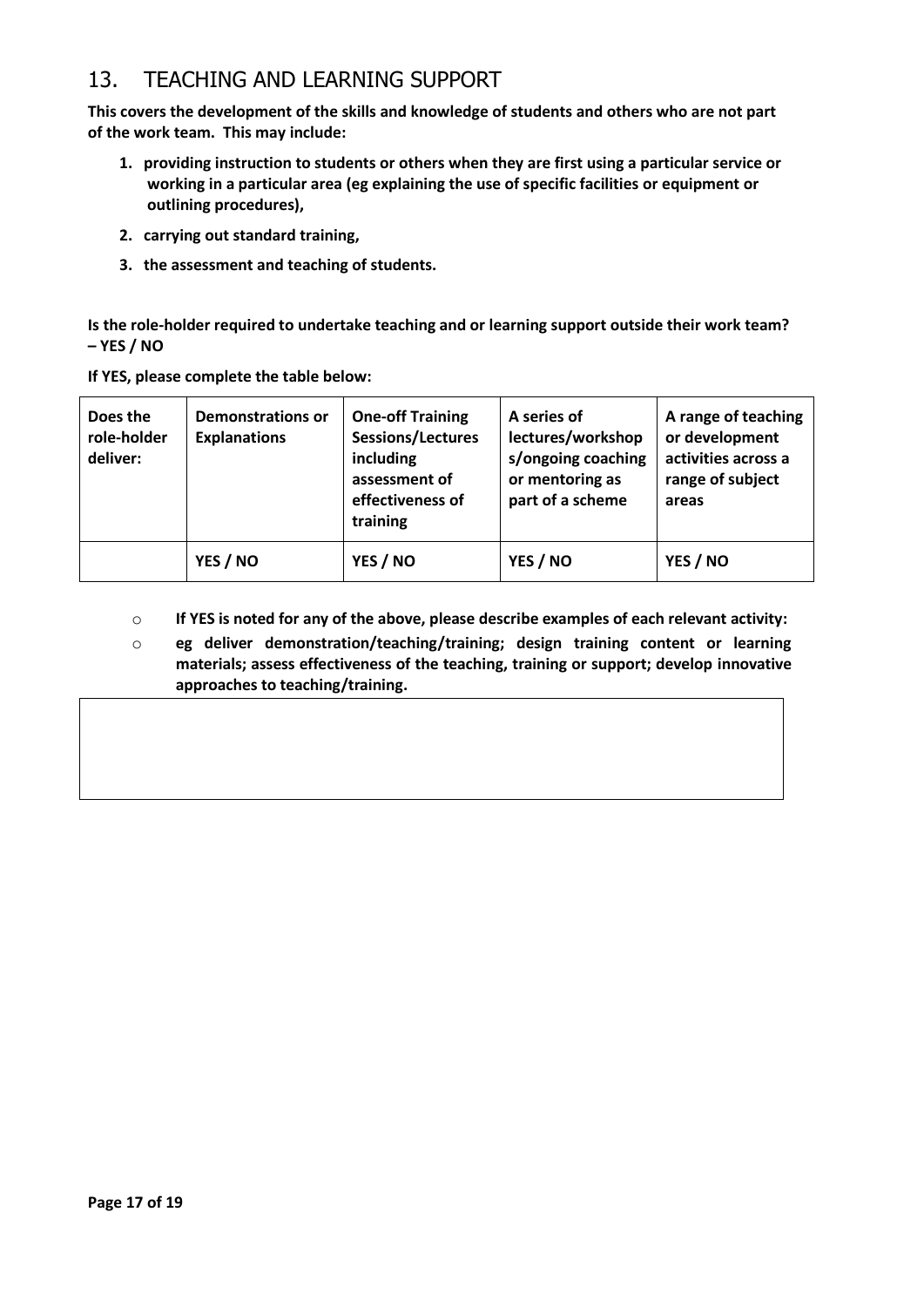### 14. KNOWLEDGE AND EXPERIENCE

**What knowledge and or previous experience does the role-holder need to have to undertake the day to day responsibilities of the role? (NB ensure you differentiate from what an existing roleholder may have – it must be the requirements to do the role)**

**Is a professional or vocational qualification required? – YES / NO**

**If YES, which qualifications?**

**Is the role-holder required to have sufficient knowledge and experience to work without direct supervision? – YES / NO**

**If YES, please describe an example.**

**Is the role-holder required to update their knowledge and experience? – YES / NO If YES, please describe an example and how they keep their knowledge and experience up to date.**

**Is the role-holder regarded as an expert in their area:**

- **within the institution YES / NO**
- **nationally YES / NO**
- **internationally YES / NO**